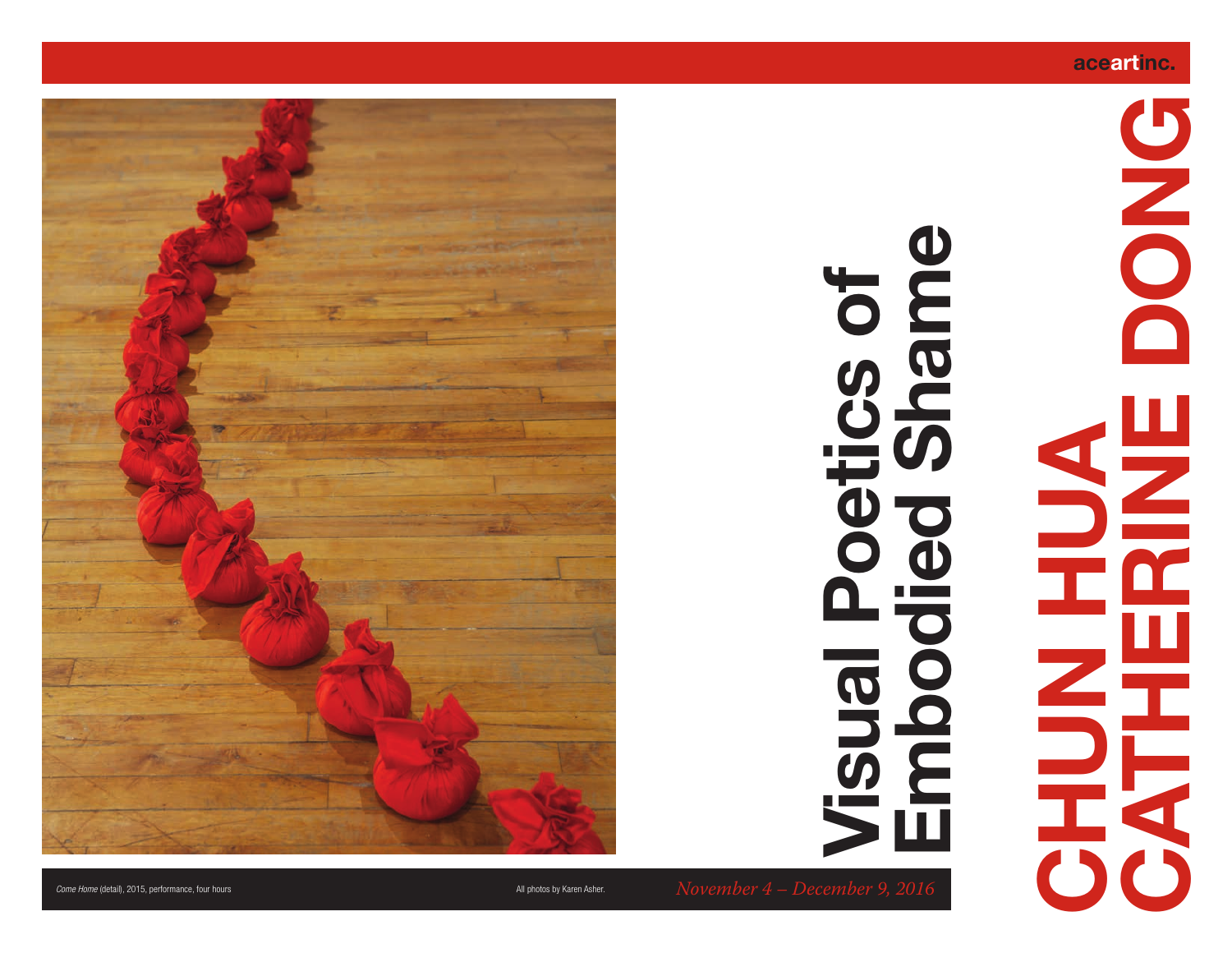#### CRITICAL DISTANCE VOL 22:2



### **Visual Poetics of Embodied Shame**

*A response by* **Hannah Doucet**

*Simual Poetics of Embodied Shame* opens with a bright red gallery wall from the base of which emerges a line of small, silk bundles that extend in a winding path through the gallery space. Against the wall from the base of which emerges a line of small, silk bundles that extend in a winding path through the gallery space. Against the furthest wall rests a suitcase. The dotted line of red silk stretches towards it, but falls slightly short.

This poetic entry into the gallery is composed of the remnants of *Come Home* (Chun Hua Catherine Dong, *Come Home,* 2015, performance, 4 hrs)*,* a four-hour long durational performance by Chun Hua Catherine Dong. The performance featured Dong gradually and deliberately moving through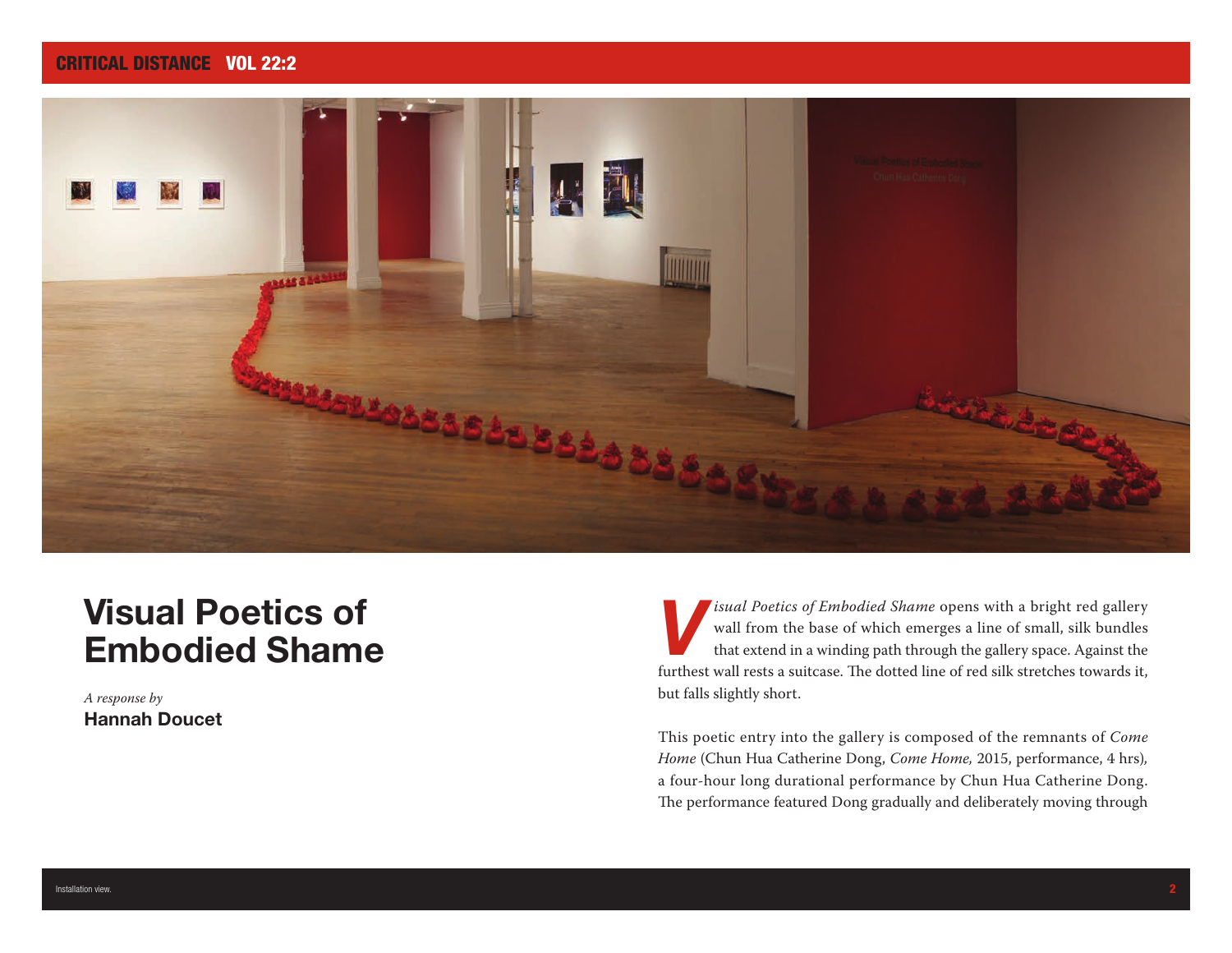

the exhibition space while carrying a suitcase full of rice. As she walked, she removed a portion of the rice from the suitcase and placed it within a red silk napkin before tying the bundle closed. Each time a rice ball was completed the artist placed it on her forehead while yelling, in her mother tongue, "Chun Hua, come home! Chun Hua, come home! Chun Hua, come home!" She then placed the red silk bundle on the floor of the gallery and the process started again, slowly building a path of silk rice balls through the space.

The performance is inspired by the artist's experience in a rural village in China. As a child, Dong was often ill. Her mother superstitiously believed her illness was caused by Dong's constant wandering in the fields near their home, insisting she had lost her soul from journeying too far. At night her mother would fill a napkin with rice and go outside and chant in order to call her daughter's spirit back home. Dong employs the same traditional ritual to reference a distant but poignant childhood memory and her confusion about cultural belonging she experienced as a young adult, leading to an abstracted sense of what defines home as a physical place. The artist's inability to return home is metaphorically enacted as the rice runs out, forcing the performance to conclude before Dong can reach her destination. *Come Home* uses physical places inhabited by the artist (China and Canada) and the spatial concept of 'home' to address personal sentiments of displacement. The implications of the Chinese diaspora in relation to identity politics is questioned within an increasingly globalized world. The performance provides an entry point to the questions of personal and cultural identity woven throughout the rest of the exhibition.

If you follow the gently curving path of red bundles of rice through the gallery you will find yourself confronted by a looping video work entitled: *When I Was Born* (Chun Hua Catherine Dong, *When I Was Born,* 2010, video, 3.06 minutes). The video features the artist's upper body in front of a white backdrop. She repeats the phrase, "When I was born, my father said I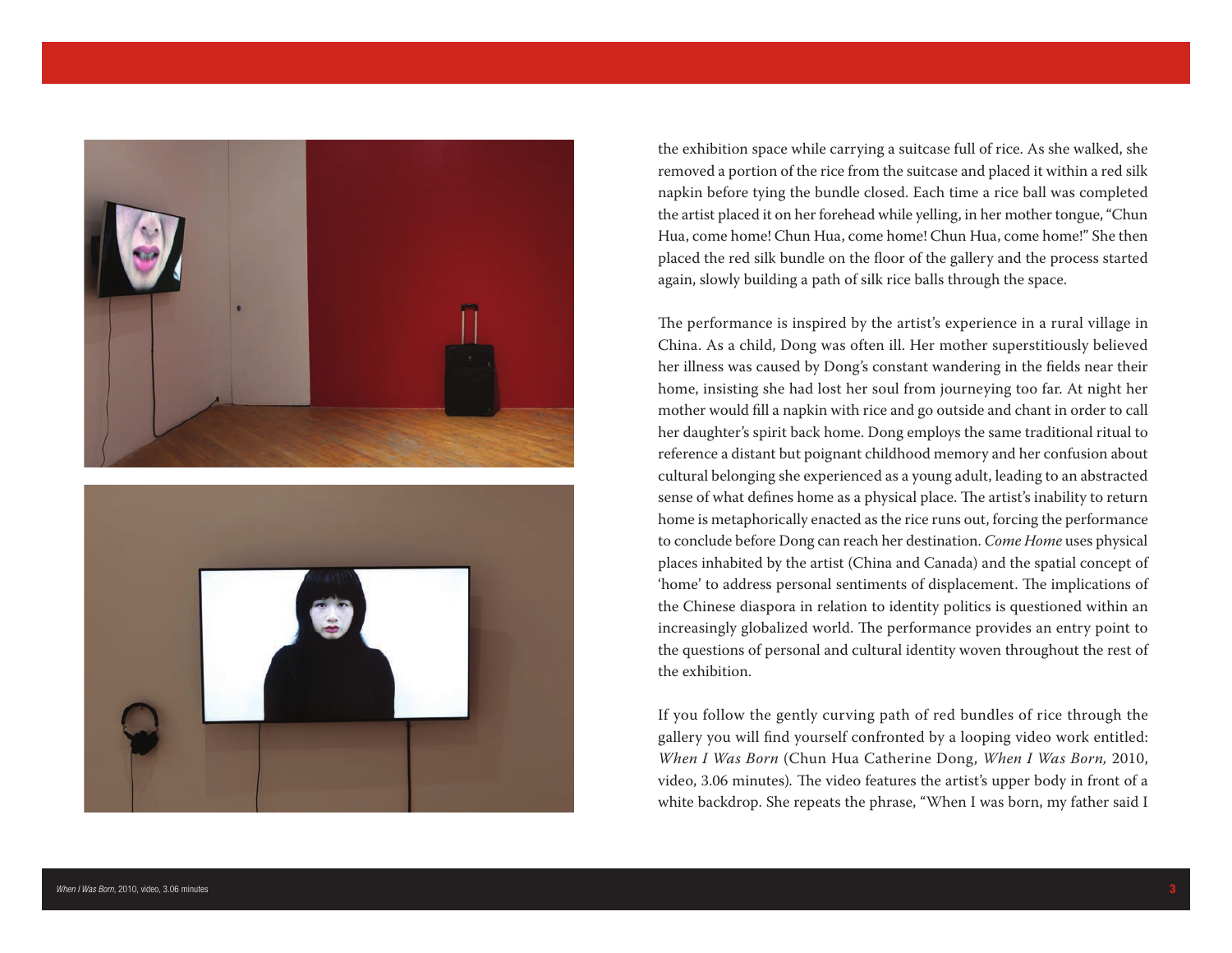was just another mouth to feed." With each repetition her intonation shifts, varying from a shout to barely more than a whisper. At one point her mouth moves yet no voice emerges. These shifts connote different emotive states, moving between moments of anger, sadness and calm, implying an incredible resiliency. However, the artist's distress is apparent as she performs. Shame, and the shaming of women, comes to the forefront of the work.

Both *Come Home* and *When I Was Born* evoke an early childhood experience involving a parental figure. In the performance her mother is romanticized as a loving and protective figure. In the video her father, the patriarch, is demonized. Her father imposed an implied gendered hierarchy: the man is more valuable than the women. As a result, to be a woman is shameful, a conscious mistake, a familial disappointment.

On another wall is a series entitled *State of Grace* (Chun Hua Catherine Dong, *State of Grace*, 2013, inkjet prints, 40''x 50'', inkjet prints)*,* consisting



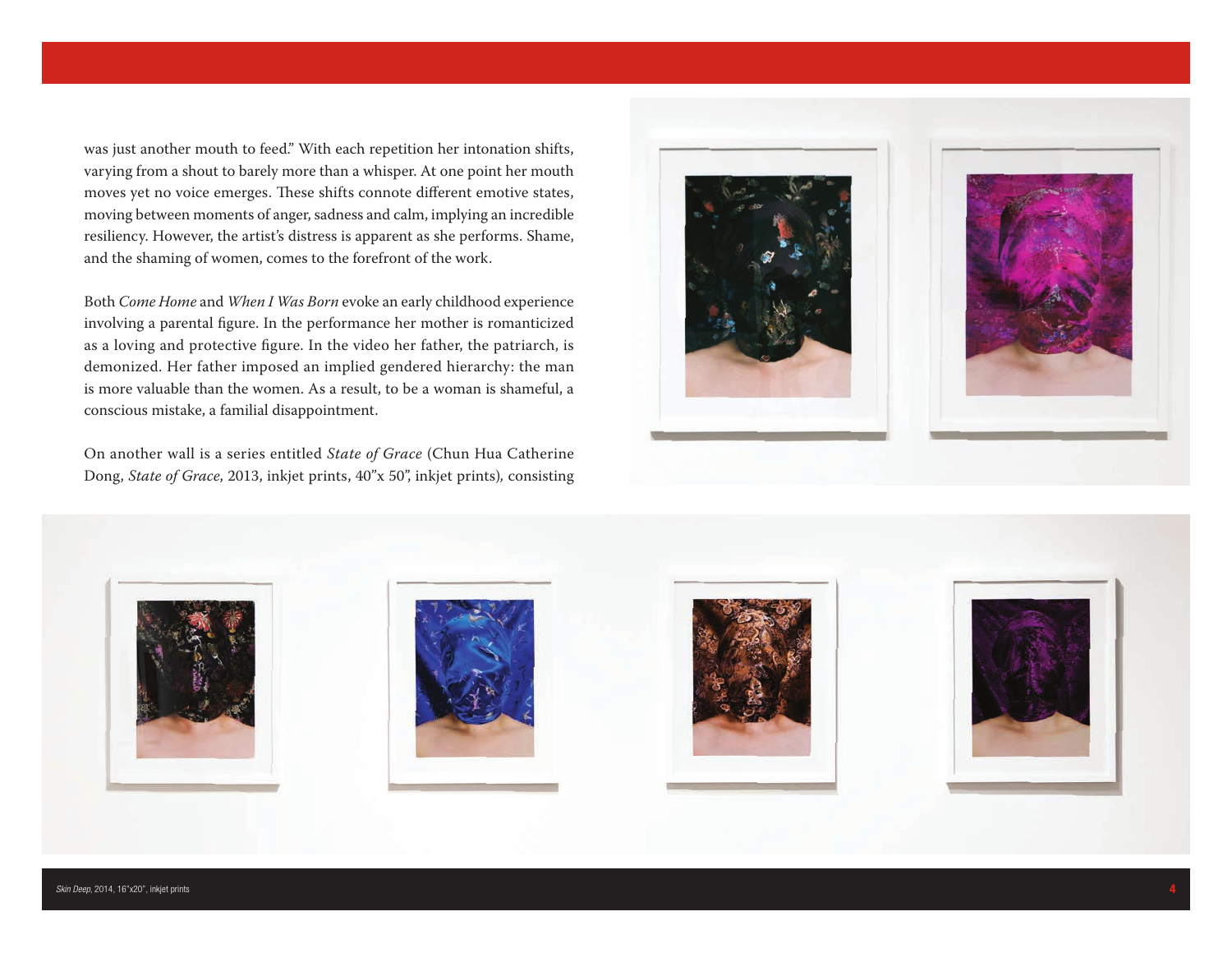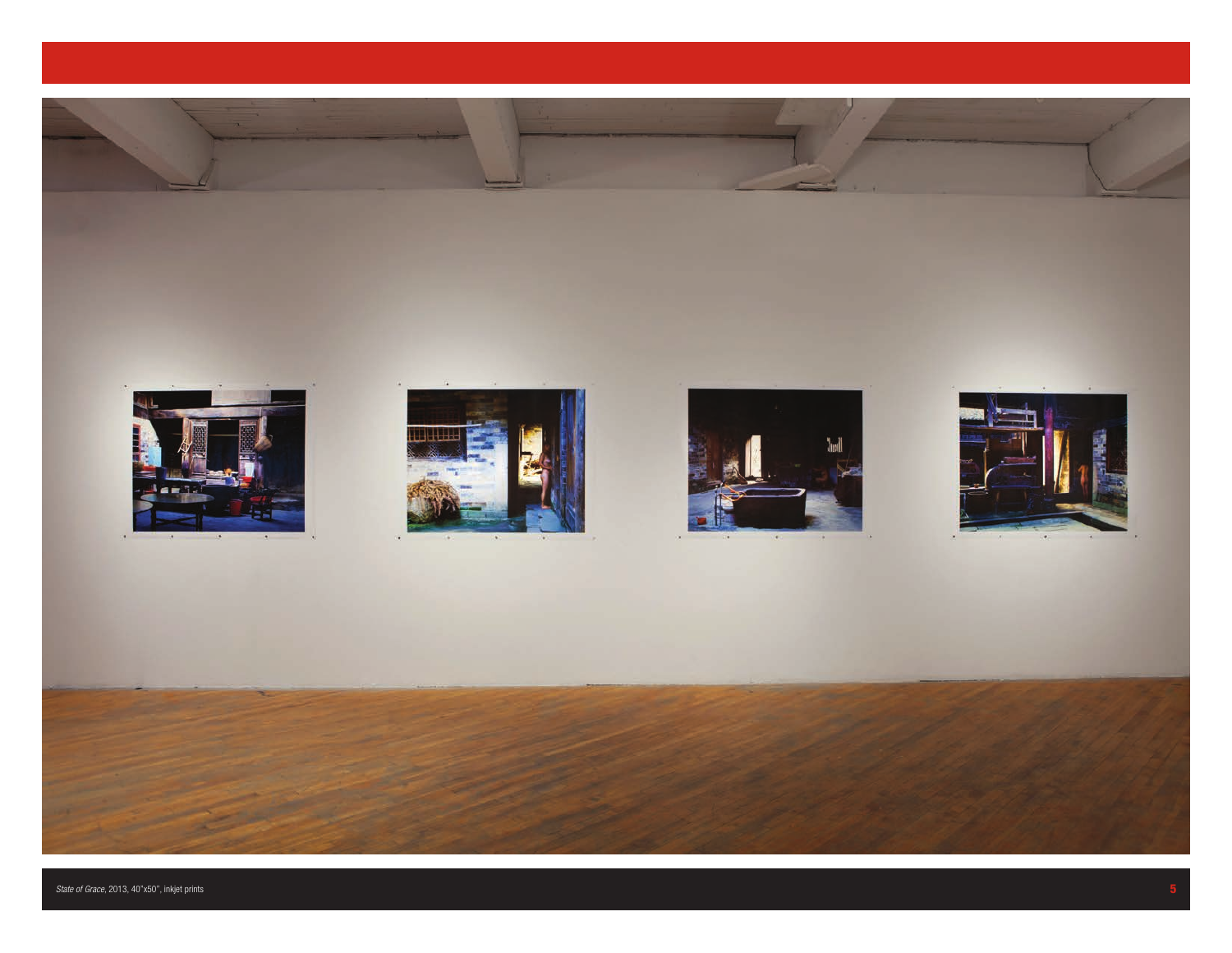

of five large photographs. They feature the artist completely nude in different contexts within her birth village in China. Dong, a Chinese-Canadian artist, moved to Canada in 2002. The images were created in 2013 upon her first return visit to her village after eleven years of absence. The photographs were taken as Dong walked nude through the village for three days. The images are of different spaces within the village, the artist's body appearing subtly in shadowed corners of each space. Her figure simultaneously occupies both a position of powerful exhibitionism and shamed concealment. Dong has declared the work, "a feminist strategy of resistance".1 Shame is often used as a tool to further subjugate the already disempowered, so how can this dynamic be shifted to form feminist resistance?



Another series of photographs, *Skin Deep* (Chun Hua Catherine Dong, *Skin Deep*, 2014, inkjet prints, 16"x20")*,* are the most visually striking artworks within the exhibition. Traditional Chinese silk clothes fully obscure the artist's face, set against a backdrop created with the same fabric, causing the covered face to recede into the background. The effect creates tension as the head fluctuates between presence and absence. The patterned fabric is disrupted by the bare flesh of the artist's shoulders—a revelation in contrast to the implied framework of stifling cultural modesty. The photographs are subtle, beautiful, and disconcerting. In a recent artist talk, Dong elaborated on the work, stating that western concepts of shame often rely on a desired individuality, whereas shame in eastern cultures is often connected to a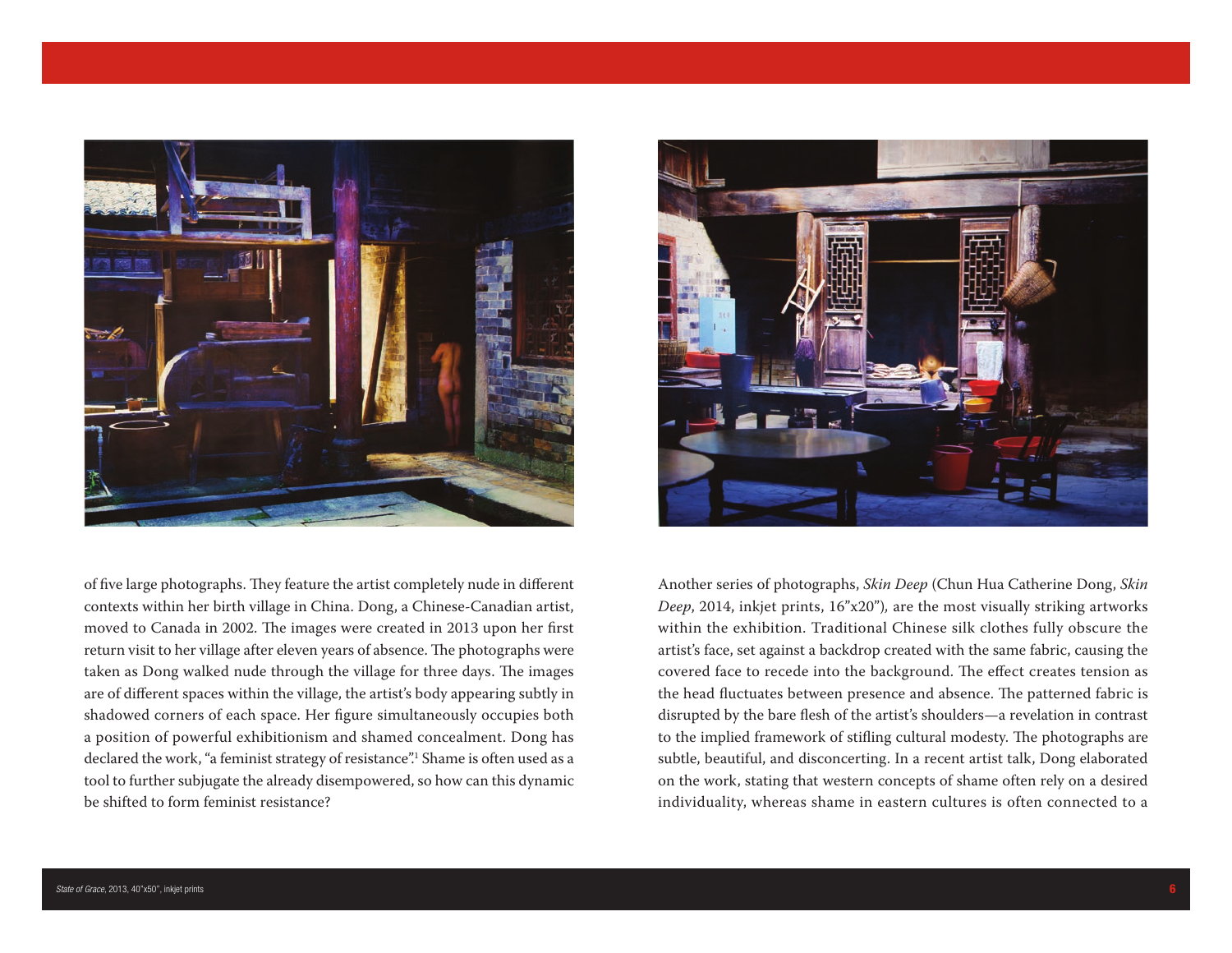collective sentiment; a familial or societal shame.2 By presenting thirteen portraits of her face obstructed with different coloured traditional Chinese silk scarves, the artist—an individual—is subsumed within a cultural identity so large it enacts anonymity on her. Dong strives to appease one cultural pressure while losing ground with other opposing societal anxieties**.** 

From the first moments of her life Dong was made to feel inferior because of her biological sex. Shame is a painful, social emotion enabled by external cultural pressures. While shame may thus be an unavoidable burden, Dong is able to subvert the inherent negative feelings. Dong's work openly addresses the origins and nature of her personal and cultural shame. By presenting her embodiment of it, she is able to exorcise herself of it. The admission of shame is a denouncement against shame itself. When painful personal emotions are discussed so openly they are no longer a source of shame, but a source of power.

Recent feminist discourse speaks to the potential power and radical nature of embracing self care, exploring our emotional and physical vulnerability and allowing space in our lives to care for these fragilities. On her blog feministkilljoys, Sara Ahmed, former director of a new Centre for Feminist Research at Goldsmiths, asserts

Self-care: that can be an act of political warfare. ...We reassemble ourselves through the ordinary, everyday and often painstaking work of looking after ourselves; looking after each other. This is why when we have to insist, I matter, we matter, we are transforming what matters.<sup>3</sup>

Dong employs similar strategies in her work, by subverting her understanding of her own body as a site of shame, she is able to assert her worth. She reshapes her shame into vulnerability, enabling an empowering strength.

Sculpture, photography, and video exist as permanent art objects within the exhibition, but each work exists as a document of an earlier performed act by the artist, whether performed in a studio, gallery, or rural village. The exhibition is a record of how Dong has forced her body to perform painful acts to reveal a powerful sense of self and openness, a potent form of feminist resistance.

#### **Notes**

- **1** "Visual Poetics of Embodied Shame Solo Exhibition," accessed 30/11/16, http://chunhuacatherinedong.com/portfolio/visual-poetics-of-shame-2/
- **2** Chun Hua Catherine Dong, ace**art**inc., *Visual Poetics of Embodied Shame Artist Talk Given at aceartinc.* , video, 16.41 minutes, 04/11/16, http://www.aceart.org/category/exhibitions/artist-talks.
- **3** "Selfcare as Warefare," feministkilljoys, accessed 30/11/16, https://feministkilljoys.com/2014/08/25/selfcare-as-warfare/.